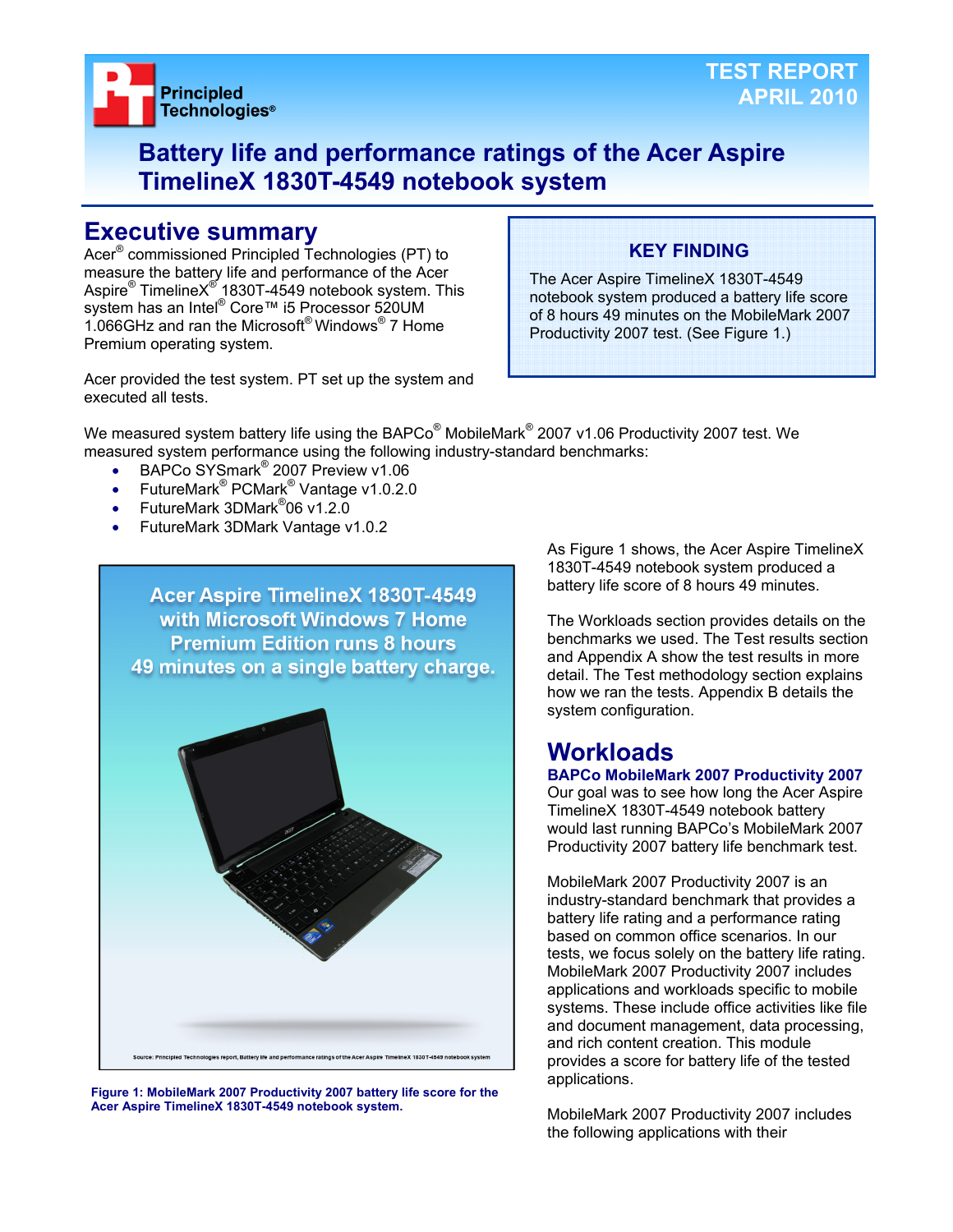corresponding tasks:

- Microsoft Project 2003 (project management)
- $\bullet$  Microsoft Excel® 2003 (calculation sheets)
- Microsoft Outlook<sup>®</sup> 2003 (emails, calendars, scheduler)
- Microsoft PowerPoint<sup>®</sup> 2003 (slide presentations)
- Microsoft Word® 2003 (formatted text documents)
- WinZip<sup>®</sup> Computing and WinZip Pro 10.0 (compressed archives)
- Adobe<sup>®</sup> Photoshop<sup>®</sup> CS2 (manipulated and compressed images)
- Adobe Illustrator<sup>®</sup> CS2 (manipulated images)
- Adobe Flash<sup>®</sup> 8 (vector graphics, animation).

MobileMark 2007 measures system battery life in minutes. MobileMark 2007 records system battery life at the start of the Productivity 2007 benchmark. It repeats the benchmark workload until the system battery life is depleted, or until the system powers down due to low battery life. At the 7 percent battery life setting, MobileMark 2007 records a timestamp once per minute. At the end of the benchmark, it compares the beginning timestamp to the final (last recorded) timestamp. MobileMark 2007 derives its system battery life rating as the number of minutes between the start and end timestamps.

We followed the run rules that BAPCo specifies for MobileMark 2007 here: http://www.bapco.com/support/mobilemark2007/Manual/rules.html.

For more information on this benchmark, see http://www.bapco.com/products/mobilemark2007/.

## **BAPCo SYSmark 2007 Preview v1.06**

BAPCo's SYSmark 2007 Preview v1.06 performance metric tests processor performance in the following four office workload scenarios: e-learning, office productivity, video creation, and 3D modeling. SYSmark 2007 Preview records the time the system takes to complete each individual operation in each scenario. For more information on this benchmark, see http://www.bapco.com/products/sysmark2007preview/.

## **FutureMark PCMark Vantage v1.0.2.0**

FutureMark's PCMark Vantage v1.0.2.0 benchmark suite tests system CPU and GPU performance, RAM speeds, and hard drive read/write speeds. The benchmark runs common tasks such as video playback, audio and video transcoding, data encryption, Windows mail, game testing, and web page rendering. For more information on this benchmark, see http://www.futuremark.com/benchmarks/pcmarkvantage/introduction/.

#### **FutureMark 3DMark06 v1.2.0**

FutureMark's 3DMark06 v1.2.0. benchmark suite tests system GPU DirectX<sup>®</sup>9 performance and CPU workload processing performance, primarily to report a system's 3D gaming capability. Tests include HDR rendering, shadow mapping, and pixel shading. For more information on this benchmark, see http://www.futuremark.com/benchmarks/3dmark06/introduction/.

## **FutureMark 3DMark Vantage v1.0.2**

FutureMark's 3DMark Vantage v1.0.2 benchmark suite tests system GPU DirectX10 performance, and requires either Microsoft Windows Vista or Windows 7. 3DMark Vantage v1.02 includes testing of GPU-powered physics, DirectX10-specific features, and procedural volumetric effects. Like 3DMark06 v1.2.0, 3DMark Vantage v1.02 provides an indication of a system's 3D gaming capability. For more information on this benchmark, see http://www.futuremark.com/benchmarks/3dmarkvantage/introduction/.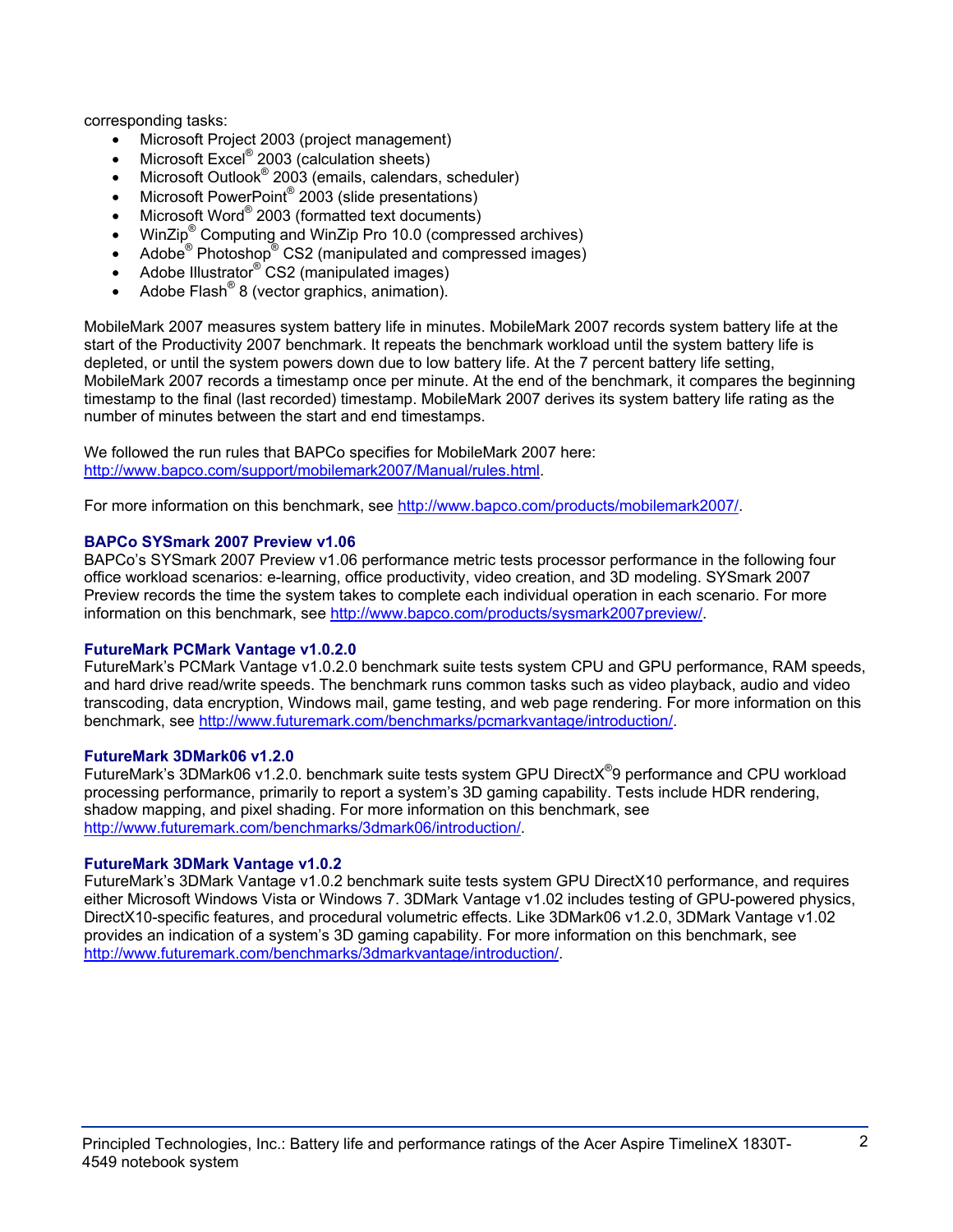## **Test results**

Figure 2 presents the median scores for the Acer Aspire TimelineX 1830T-4549 notebook system on the benchmark tests we performed. For both MobileMark 2007 Productivity and SYSmark 2007 Preview, we conducted one conditioning run. We then conducted three official runs. For the remaining benchmarks, we conducted three runs. For MobileMark, we used the median of the Battery Life scores to determine the Performance Qualification score. In the event of a tie, we chose the run with the higher Performance Qualification score. For PCMark Vantage, we used the median of the PCMark Suite scores to determine the sub-scores. In the event of a tie, we chose the run with the higher Productivity score. For 3DMark06 and 3DMark Vantage, we used the median of the 3DMark Scores to determine the sub-scores. In the event of a tie, we chose the run with the higher CPU score. There were no ties in any of our tests. (Complete test results appear in Appendix A.)

| <b>Test</b>                                                          | <b>Score</b> |
|----------------------------------------------------------------------|--------------|
| BAPC0 MobileMark 2007 v1.06 Productivity (68 nits)                   |              |
| MobileMark 2007 - Productivity - Performance Qualification score     | 166          |
| MobileMark 2007 - Productivity - Battery Life score (minutes)        | 529          |
| BAPCo SYSmark 2007 Preview v1.06                                     |              |
| SYSmark 2007 Preview v1.06 Rating                                    | 107          |
| SYSmark 2007 Preview v1.06 - E-Learning                              | 97           |
| SYSmark 2007 Preview v1.06 - VideoCreation                           | 116          |
| SYSmark 2007 Preview v1.06 - Productivity                            | 106          |
| SYSmark 2007 Preview v1.06 - 3D                                      | 111          |
| <b>Futuremark PCMark Vantage 1.0.2.0</b>                             |              |
| <b>PCMark Suite</b>                                                  | 4,645        |
| <b>Memories Suite</b>                                                | 2,220        |
| TV and Movies Suite                                                  | 2,506        |
| <b>Gaming Suite</b>                                                  | 2,315        |
| <b>Music Suite</b>                                                   | 4,554        |
| <b>Communication Suite</b>                                           | 5,091        |
| <b>Productivity Suite</b>                                            | 4,054        |
| <b>HDD Test Suite</b>                                                | 3,558        |
| 3DMark06 1.2.0                                                       |              |
| <b>3D Mark Score</b>                                                 | 1,277        |
| SM2.0 Score                                                          | 389          |
| HDR/SM3.0 Score                                                      | 524          |
| CPU Score                                                            | 1,549        |
| 3DMark Vantage 1.0.2 run in Entry Level mode                         |              |
| <b>3DMark Score</b>                                                  | 2,536        |
| <b>GPU Score</b>                                                     | 2,281        |
| <b>CPU Score</b>                                                     | 3,814        |
| 3DMark Vantage 1.0.2 Performance Level with Post Processing disabled |              |
| <b>GPU Score</b>                                                     | 121          |

**Figure 2: Median benchmark scores for the Acer Aspire TimelineX 1830T-4549 notebook system we tested.**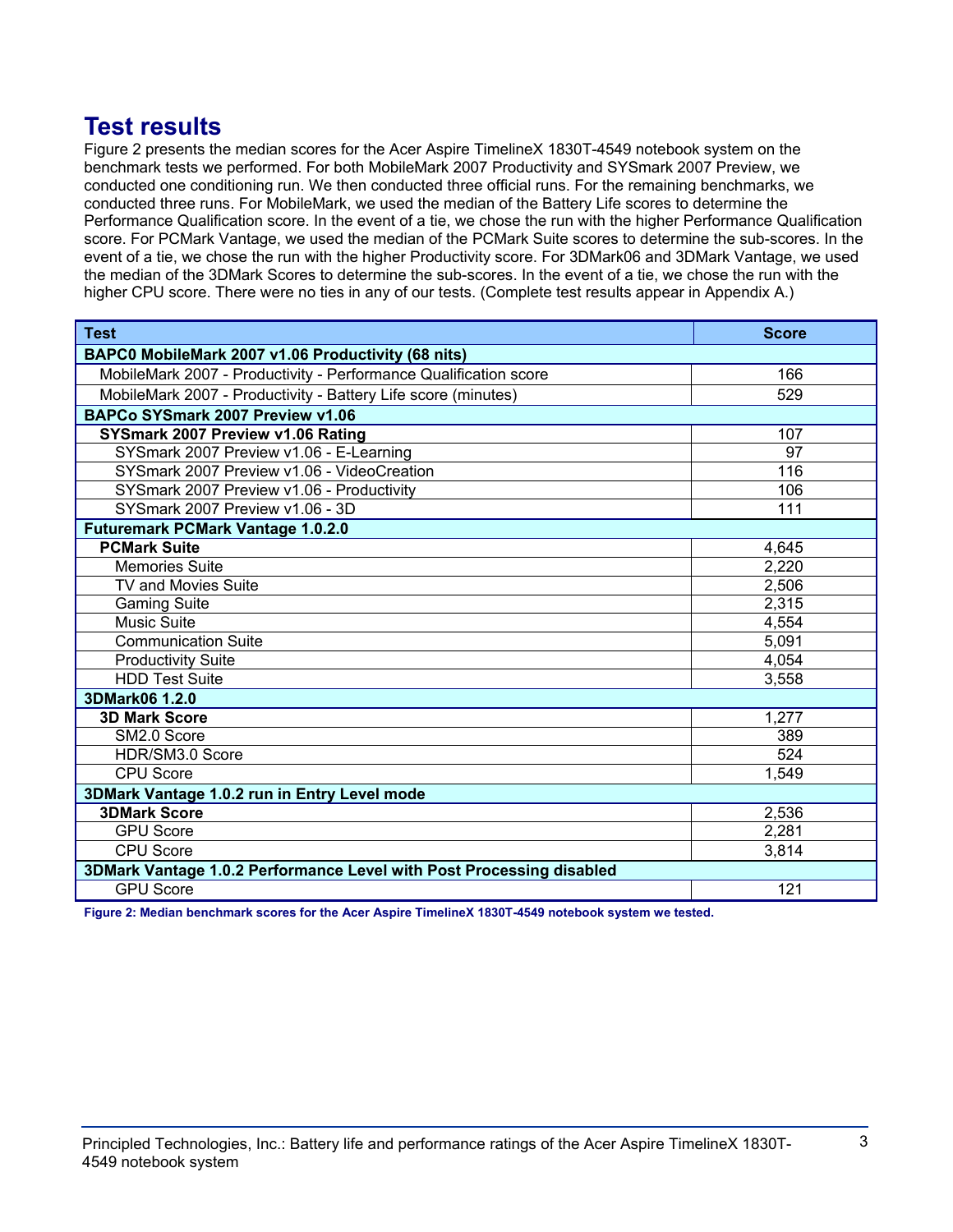# **Test methodology**

This section details the methodologies we followed in testing the system.

## **Measuring battery life with MobileMark 2007**

## **Antivirus software conflicts**

MobileMark 2007 is not compatible with any virus-scanning software, so we uninstalled any such software present on the notebook PC before we installed the benchmark.

#### **Pre-installed software conflicts**

MobileMark 2007 installs the following applications, which its test scripts employ:

- $\bullet$  Adobe Photoshop 6.0.1
- InterVideo WinDVD<sup>®</sup> 6.0
- Macromedia<sup>®</sup> Flash<sup>®</sup> 5.0
- Microsoft Excel 2002
- Microsoft Outlook 2002
- Microsoft PowerPoint 2002
- Microsoft Word 2002
- Microsoft Visual® C++ 2005 Redistributable
- Netscape<sup>®</sup> Communicator 6.01
- Network Associates McAfee<sup>®</sup> VirusScan<sup>®</sup> 5.13
- WinZip Computing WinZip 8.0

If any of these applications are already on the system under test, they could cause problems with the benchmark due to software conflicts. To avoid any such issues, before we installed the benchmark, we uninstalled all conflicting pre-installed software applications, including different versions of any of the programs MobileMark 2007 uses.

#### **Display brightness and power settings**

The brightness of a notebook's display affects its battery life. Therefore, BAPCo requires that, before you test with MobileMark 2007, you do the following step: make sure the brightness of the notebook's monitor is greater than or equal to 60 nits on a completely white screen while the notebook is unplugged and running on battery power. The measurement follows the standards from the Video Electronics Standards Association (www.vesa.org/Standards/summary/2001\_6a.htm).

We complied with this standard for all the tests we ran by setting the notebook PC's brightness as close to 60 nits as we could without going below that brightness level. We used the following procedure before we started each test. Note: This procedure assumes we began with the notebook plugged into the power supply.

- 1. To create a completely blank, white screen, open Microsoft Paint by clicking Start $\rightarrow$ All Programs→Accessories→Paint.
- 2. Open the Attributes by pressing Ctrl+E.
- 3. Enter dimensions that are larger than the current screen resolution. For example, if the screen resolution is 1,280 x 800, type 1600 for Width and 1200 for Height.
- 4. Click OK.
- 5. Press Ctrl+F to view the bitmap image and render the screen totally white.
- 6. Wait 45 minutes to allow the screen to warm.
- 7. Unplug the notebook from the power supply, and measure the display's brightness using a luminance meter in the center of the screen. (We used the Gossen Mavolux5032C.)
- 8. If the reading is below or significantly greater than 60 nits, use the notebook's keyboard screenbrightness-adjustment keys to bring the display as close to 60 nits as possible, then retest.
- 9. Allow the notebook to run on battery power for 10 minutes, re-measure the display, and adjust the brightness up or down as necessary.
- 10. Verify that the notebook saved the brightness setting by plugging in the system, unplugging it, and taking another reading.

Note: If the notebook did not save this setting, use its power-management application(s) to set the brightness appropriately, and save that setting. If saving the settings is ineffective, use the keyboard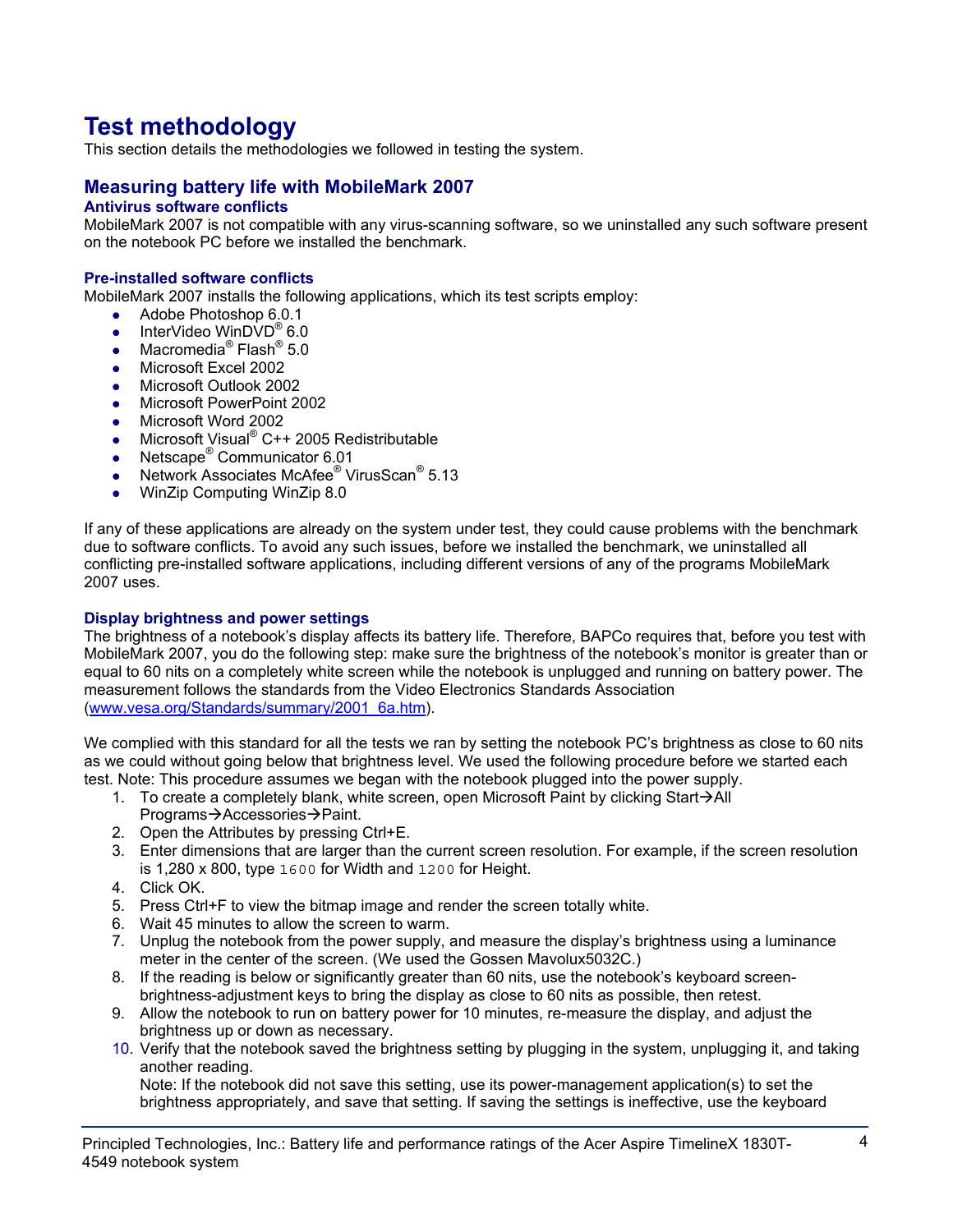brightness setting keys to adjust the screen to bring the display as close to 60 nits as possible. Next, note how many times you pressed the button to achieve the desired brightness. After unplugging the system under test, use the keyboard to set the desired brightness by pressing the brightness button as many times as you previously noted to return the screen to the correct brightness level.

## **BAPCo AutoConfig Tool v2.4.1**

This tool supports three levels of configuration:

- 1 . Only makes changes that are REQUIRED in order for the benchmark to run.
- 2 . Additionally, makes changes that are RECOMMENDED for repeatable results.
- 3 . Additionally, makes changes that help ensure best results.

We choose Level 3 in the AutoConfig tool.

The BAPCo AutoConfig tool makes the following configuration changes at each of the three levels:

## **Level 1—Required**

- Creates and activates a new power scheme that it names MobileMark 2007
- Disables hibernate, standby, and display standby
- Sets hard drive timeout and CPU power management Note: See the following Power schemes section for details on this scheme
- Disables Screen Saver
- Disables Windows Update
- Disables Desktop Cleanup Wizard
- Disables User Account Control (UAC)
- Disables Sidebar

## **Level 2—Recommended**

- Completes Level 1
- Disables Windows Security Center warning messages
- Disables Windows Firewall
- Disables incoming Remote Desktop connections
- Disables Windows Error Reporting to Microsoft
- Prevents the Welcome Center from running at startup

## **Level 3—Best scores**

- Completes Level 1 and Level 2
- Disables Windows Defender

## **Power schemes**

The BAPCo AutoConfig tool creates a MobileMark 2007 power scheme, which makes the following power option changes:

- a . Additional settings:
	- Require a password on wakeup: No
- b . Hard disk:
	- Turn off hard disk after: 3 minutes
- c . Wireless Adapter Settings:
	- Power Saving Mode: Maximum Power Saving
- d. Sleep:
	- Sleep after: Never
- e . USB settings
	- USB selective suspend setting: Enabled
- f . Power buttons and lid:
	- Lid close action: Do nothing
	- Power button action: Shut down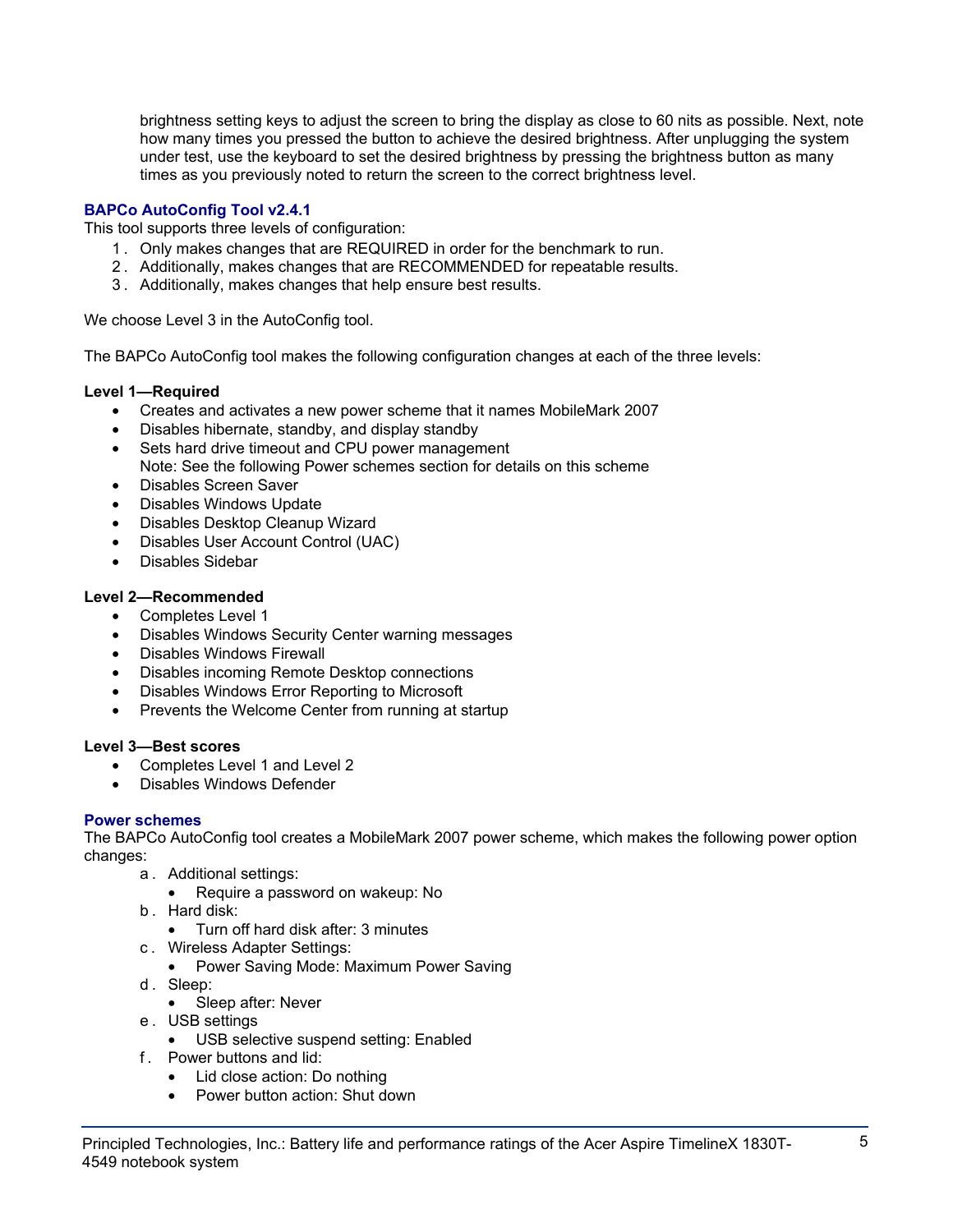- Sleep button action: Sleep
- Start menu power button: Shut down
- g . PCI Express:
	- Link State Power Management: Maximum power savings
- h . Processor power management:
	- Minimum processor state: 5%
	- Maximum processor state: 100%
- i. Search and Indexing:
	- Power Savings Mode: Power Saver
- j. Display:
	- Turn off display after: Never
	- Adaptive display: Off (Extends the time that Windows waits to turn off the display)
	- Display brightness: 100% (We then adjust the brightness percentage to be no less than 60 nits)
- k . Multimedia settings:
	- When sharing media: Prevent idling to sleep
- l. Battery:
	- Critical battery action: Shut down (on battery), Do nothing (plugged in)
	- Low battery level: 0%
	- Critical battery level: 0%
	- Low battery notification: Off
	- Low battery action: Do nothing

## **Installing MobileMark 2007 v.1.06 and configuring the system for testing**

- 1. Turn off the wireless network adapter by using the external toggle switch.
- 2. Insert the MobileMark 2007 Install DVD in the notebook PC's DVD drive.
- 3. When the Autoplay appears, click Run setup.exe.
- 4. At the Welcome screen, click Next.
- 5. Accept the license agreement, and click Next.
- 6. At the Choose Destination Location screen, accept the default location of C:\ProgramFiles (x86)\BapCo\MobileMark 2007, and click Next.
- 7. At the Ready to Install the Program screen, click Install.
- 8. At the InstallShield Wizard Complete screen, click Finish.
- 9. Download MobileMark 2007 Patch 5 from http://www.bapco.com/support, saving the download to the desktop.
- 10. Double-click the MobileMark 20007 Patch 5 desktop icon.
- 11. In the 7-Zip self-extracting archive window, select a location to extract the installation files, and click Extract.
- 12. Browse to the location of the extracted files, and double-click the MobileMark 2007 folder.
- 13. Double-click the MobileMark2007\_patch folder.
- 14. Double-click setup.
- 15. At the Welcome screen, click Next.
- 16. At the Update Complete window, click Finish.
- 17. Run the BAPCo Auto-configuration tool, v.2.4.1, or manually set the power options:
	- a. Insert the Auto-configuration tool disc in the notebook PC's DVD drive.
	- b. Double-click BAPCo\_AutoConfig.bat.
	- c. Type M to choose MobileMark 2007.
	- d. Type 3 to choose the changes that produce the best possible scores.
	- e. Type R to restart the system when the application prompts you to do so.
- 18. Adjust the screen brightness to no less than 60 nits:
	- a. Click the Windows start button, and type power options in the Windows Start Search box.
	- b. Click Change plan settings.
	- c. Click Change advanced power settings.
	- d. Expand the Display option, and change the Display brightness on battery and plugged in to the correct percentage that produces no less than 60 nits.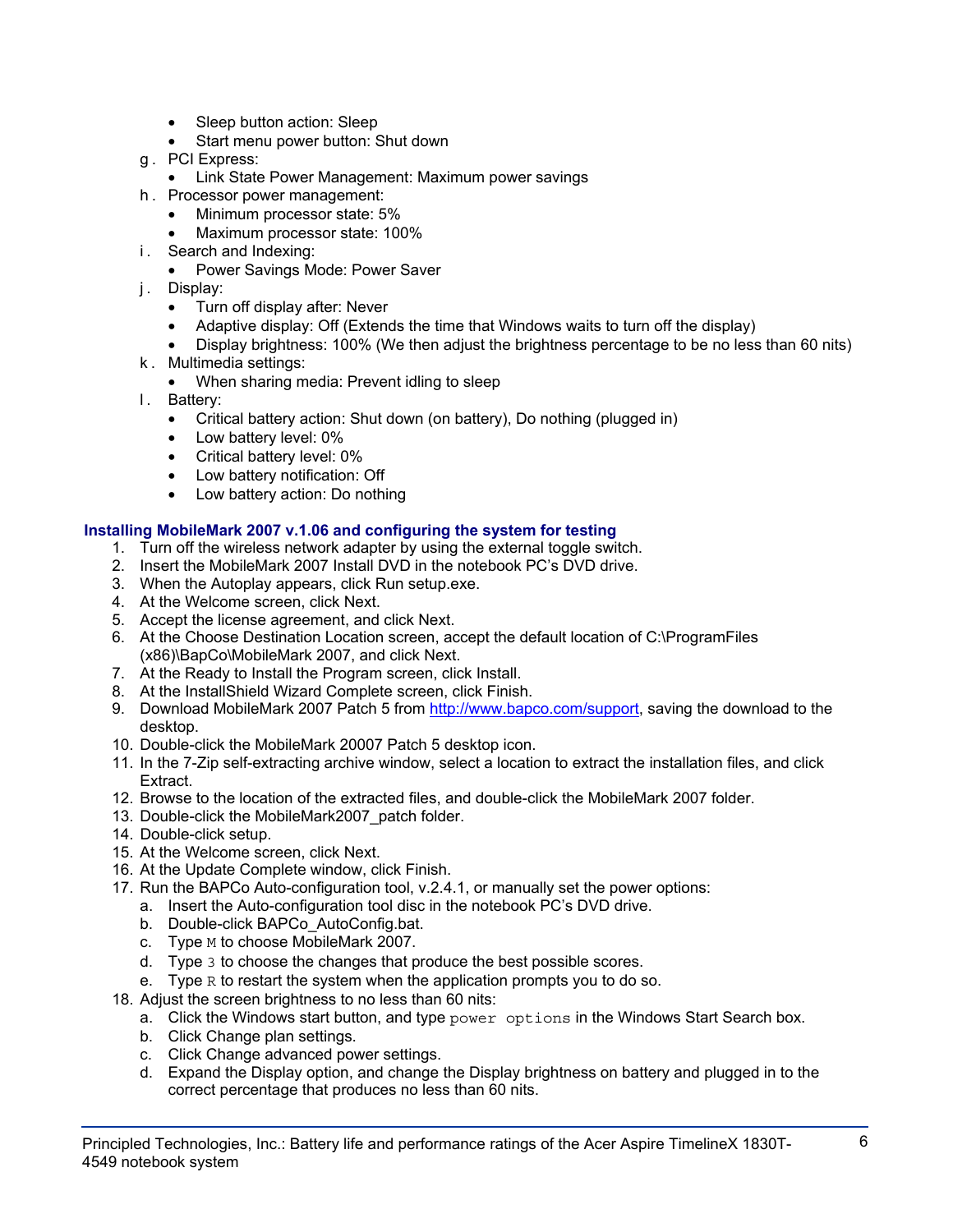Note: If you are unable to save these settings, please see the Displaying Brightness section above.

- 19. Disable automatic disk defragmentation:
	- a. Click the Windows start button, type disk defragmenter in the Windows Start Search box, and press Enter.
	- b. Click Configure Schedule.
	- c. Uncheck the box next to Run on a schedule, and click OK.
	- d. Click Close.
- 20. Disable System Protection:
	- a. Click the Windows start button, and type  $System$  in the Windows Start Search box. In the search results that appear, click System under the Control Panel heading.
	- b. Click System Protection in the left pane.
	- c. In the System Properties window under the System Protection tab, click the first Available Drive under the Protection Settings heading, and click Configure.
	- d. Click the Turn off system protection radio button, and click OK.
	- e. When prompted with Are you sure you want to turn off system protection on this drive?, click Yes.
	- f. Repeat steps c through e for any other Available Drives as necessary.
	- g. Click OK, and close the System window.
- 21. Disable Windows Desktop Search indexing:
	- a. Click the Windows start button, type Indexing Options in the Windows Start Search box, and press Enter.
	- b. Click Modify.
	- c. Under Change selected locations, uncheck the boxes next to each indexed location, and click OK. d. Click Close.
- 22. Defragment the hard drive(s):
	- a. Click the Windows start button, type disk defragmenter in the Windows Start Search box, and press Enter.
	- b. Highlight the local disk drive under Current status, and click Defragment disk.
	- c. When the process is complete, click Close.

## **Conditioning the battery**

- 1. Plug the AC power adapter into the notebook PC, and completely charge the battery.
- 2. Install MobileMark 2007 v1.06, following the steps we outlined in the Installing MobileMark 2007 section earlier in this section.
- 3. Double-click the MobileMark 2007 icon on the desktop.
- 4. Highlight the Productivity 2007 item in the left panel.
- 5. Type System Conditioning as the name for this test in the Project Name field in the top-right panel, and click Next Step.
- 6. If MobileMark 2007 lists no problems or warnings, click Next Step. If it does list any problems or warnings, close MobileMark 2007, and correct the problem(s) before proceeding.
- 7. After the benchmark integrity check, click Next in the Preparing a new test window.
- 8. When prompted, unplug the AC power adapter. The Productivity 2007 test begins immediately.
- 9. The test is complete when the notebook PC has fully depleted its battery and is no longer operational when running on battery power.
- 10. Plug the AC power adapter into the notebook PC, and completely charge the battery.

## **Measuring battery life with MobileMark 2007 v.1.06**

We performed the following steps to run the MobileMark Productivity 2007 benchmark:

- 1. Double-click the MobileMark 2007 icon on the desktop.
- 2. Select the Productivity 2007 test by highlighting it in the left panel.
- 3. Enter a name for this test in the Project Name field in the top right panel, and click Next Step.
- 4. If MobileMark 2007 lists no problems or warnings, click Next. If it does list any problems or warnings, close MobileMark 2007, and correct the problem(s) before proceeding.
- 5. After the benchmark integrity check, click Next in the Preparing a new test window.
- 6. When prompted, unplug the AC power adapter. The test begins immediately.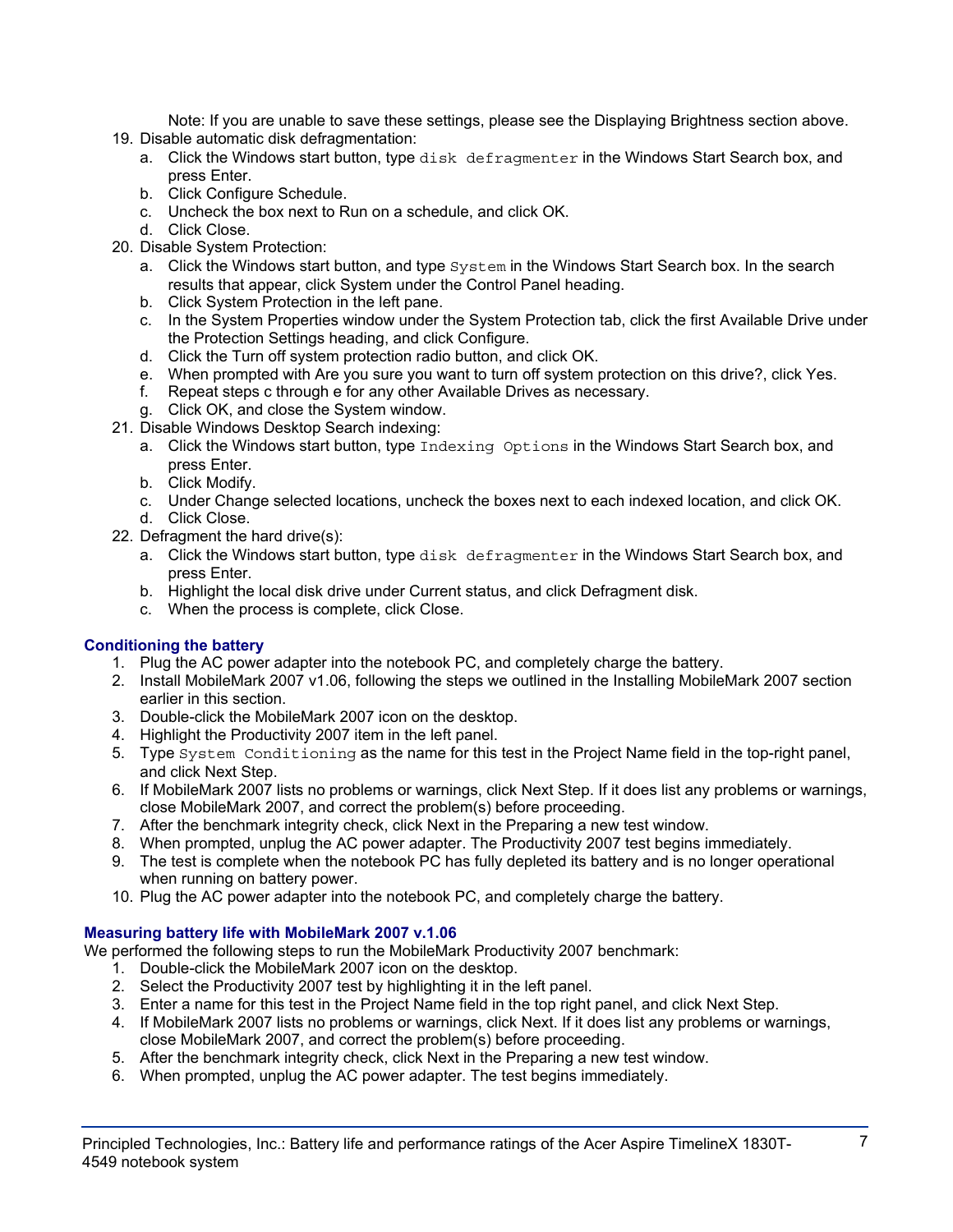7. The Productivity 2007 test is complete when the notebook PC has fully depleted its battery and is no longer operational when running on battery power.

We executed the MobileMark Productivity 2007 test three times on the system and took the median battery life run as the representative score for that test.

## **Getting the MobileMark 2007 results**

After each MobileMark Productivity 2007 test completed, we plugged the AC power adapter into the notebook PC and turned on the system. MobileMark 2007 started automatically after the system booted, analyzed the test scores, and opened the Test Results Viewer with the results from the last test.

To submit these results to BAPCo, we saved the test results directory by performing the following steps:

- 1. Browse to the C:\ Program Files (x86)\BAPCo\MobileMark 2007\results directory.
- 2. Select My Computer.
- 3. Select Local Disk (C:).
- 4. Select the Program Files directory.
- 5. Select the BAPCo directory.
- 6. Select the MobileMark2007 directory.
- 7. Select the results directory. (Note: The name of the directory for the Productivity 2007 results is the name you gave the test in Step 3 of the MobileMark Productivity 2007 process.)

## **Measuring performance with BAPCo SYSmark 2007 Preview v1.06**

## **Addressing antivirus software conflicts**

SYSmark 2007 is not compatible with any virus-scanning software, so we uninstalled any such software that was present on the notebook PC before we installed the benchmark.

#### **Addressing pre-installed software conflicts**

SYSmark 2007 installs the following applications, which its test scripts employ:

- $\bullet$  Adobe Photoshop 6.0.1
- InterVideo WinDVD 6.0
- Macromedia Flash 5.0
- Microsoft Excel 2002
- Microsoft Outlook 2002
- Microsoft PowerPoint 2002
- Microsoft Word 2002
- Microsoft Visual C++ 2005 Redistributable
- Netscape Communicator 6.01
- Network Associates McAfee VirusScan 5.13
- WinZip Computing WinZip 8.0

If any of these applications are already on the system under test, they cause problems with the benchmark due to software conflicts. To avoid any such issues, we uninstalled all conflicting pre-installed software applications, including different versions of any of the programs SYSmark 2007 uses. We did this before we installed the benchmark.

## **Setting up the test**

- 1. Reset the system to the base test image.
- 2. Disable the User Account Control.
	- a. Click the Windows start button, and type Change User Account Settings.
	- b. In the User Account Control Settings window, move the slider down to Never notify.
	- c. Click OK.
	- d. Click the You must restart your computer to apply these changes pop-up message that appears at the bottom right of the screen, and click Restart Now.
- 3. Insert the SYSmark 2007 Preview Disc 1 installation disc into the DVD drive.
- 4. In the Autoplay window that appears, click Run setup.exe.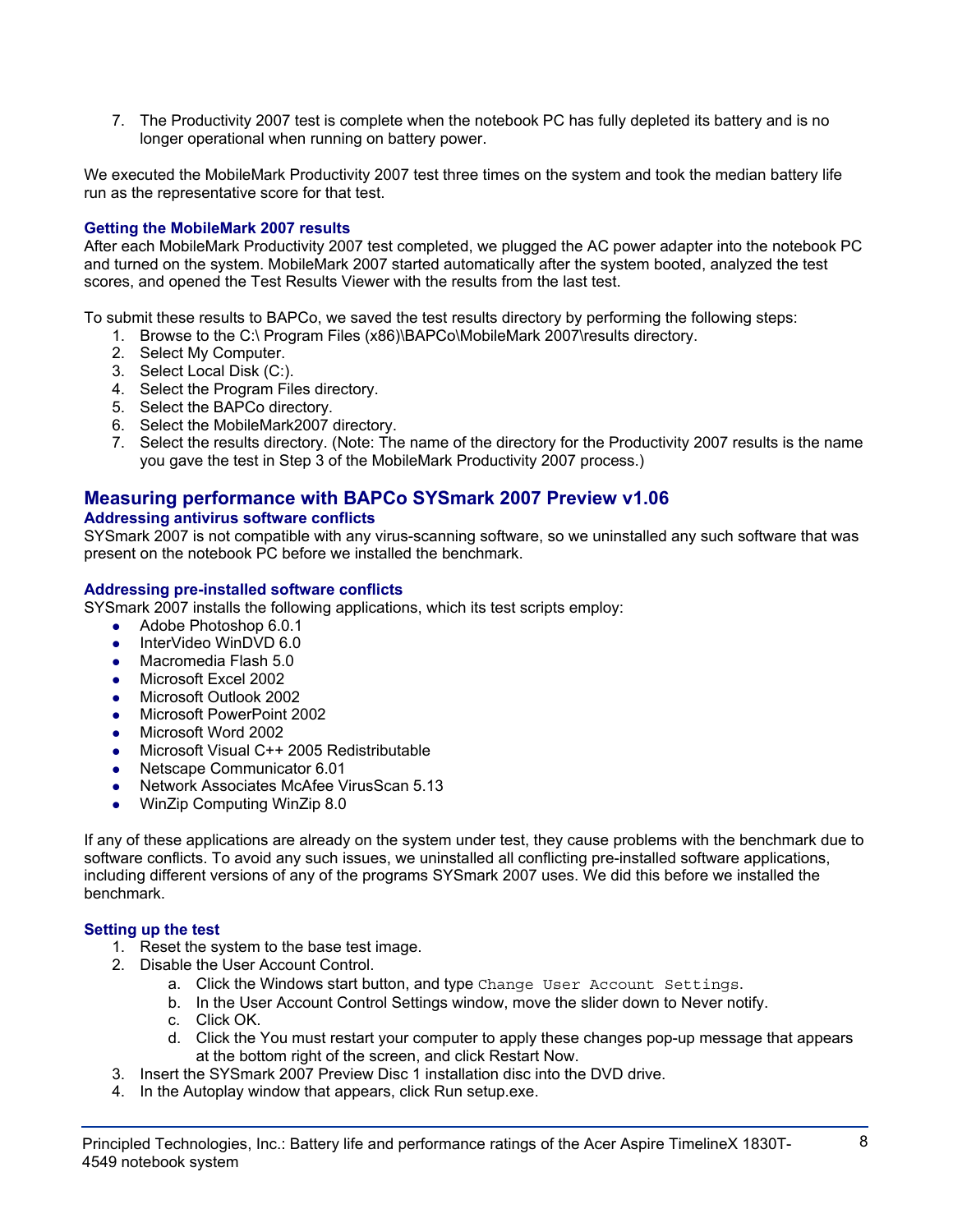- 5. At the Welcome to InstallShield Wizard screen, click Next.
- 6. At the License Agreement screen, select I accept the terms in the License Agreement, and click Next.
- 7. At the Choose Destination Location screen, click Next.
- 8. At the Ready to Install the Program screen, click Install.
- 9. When the application prompts you to do so, remove SYSmark 2007 Preview Disc 1, and insert SYSmark Preview Disc 2 into the DVD drive. Click OK.
- 10. When the installation is complete, click Finish.
- 11. Download SYSmark 2007 Preview Patch 5 from http://www.bapco.com/support, saving the download to the desktop.
- 12. Double-click the SYSmark2007Preview-Patch5.exe.
- 13. In the 7-Zip self-extracting archive window, select a location to extract the installation files, and click Extract.
- 14. Browse to the location of the extracted files, and double-click on the SYSmark2007 file folder.
- 15. Double-click setup.exe.
- 16. At the Welcome screen, click Next.
- 17. At the Update Complete screen, click Finish.
- 18. Run the BAPCo Auto-configuration tool, v.2.4.1, or manually set the power options:
	- a. Insert the Auto-configuration tool in the notebook PC's DVD drive.
		- b. Double-click BAPCo\_AutoConfig.bat.
		- c. Type S and press Enter to choose SYSmark 2007.
		- d. Type 3 and press Enter to choose the changes that produce the best possible scores.
		- e. Type R and press Enter to reboot the system when the application prompts you to do so.

## **Running the test**

- 1. Launch SYSmark 2007 Preview by double-clicking the desktop icon.
- 2. Click Run.
- 3. Select Official Run, choose 3 Iterations, check the box beside Perform conditioning run, and enter a name for that run.
- 4. When the benchmark completes and the main SYSmark 2007 Preview menu appears, click Save FDR to create a report.
- 5. Click OK to close the additional comments window, and select the location to save the report.
- 6. Select the desktop, and click Save.
- 7. Record the SYSmark results.

## **Measuring disk performance with PCMark Vantage 1.0.2.0**

## **Installing and patching PCMark Vantage**

- 1. Download the PCMark\_Vantage\_v100\_installer.exe Windows package from www.futuremark.com/benchmarks/pcmarkvantage/download/.
- 2. Install PCMark Vantage 1.0.0 with the default options by double-clicking the PCMark\_Vantage\_v100\_installer.exe file.
- 3. At the Welcome screen, click Next.
- 4. At the License Agreement window, click I accept the terms of the license agreement, and click Next.
- 5. At the Setup Type window click Express, and click Next.
- 6. At the Ready to Install the Program window, click Install.
- 7. When the PCMark Vantage Read Me page opens in your web browser, review the document, and click Close when you are finished.
- 8. At the InstallShield Wizard complete screen, click Finish.
- 9. Launch PCMark Vantage 1.0.0 by clicking on the PCMark Vantage x64 desktop icon. Enter the registration code, click Register, and click OK.
- 10. Exit PCMark Vantage 1.0.0.
- 11. Download the PCMark Vantage 1.0.2.0 Patch (PCMark\_Vantage\_v102\_patch\_1901.exe Windows package) from www.futuremark.com/benchmarks/pcmarkvantage/download/.
- 12. Install the patch by double-clicking the PCMark Vantage v102 patch 1901.exe file.
- 13. At the Welcome screen, click Next.
- 14. At the Update Complete screen, click Finish.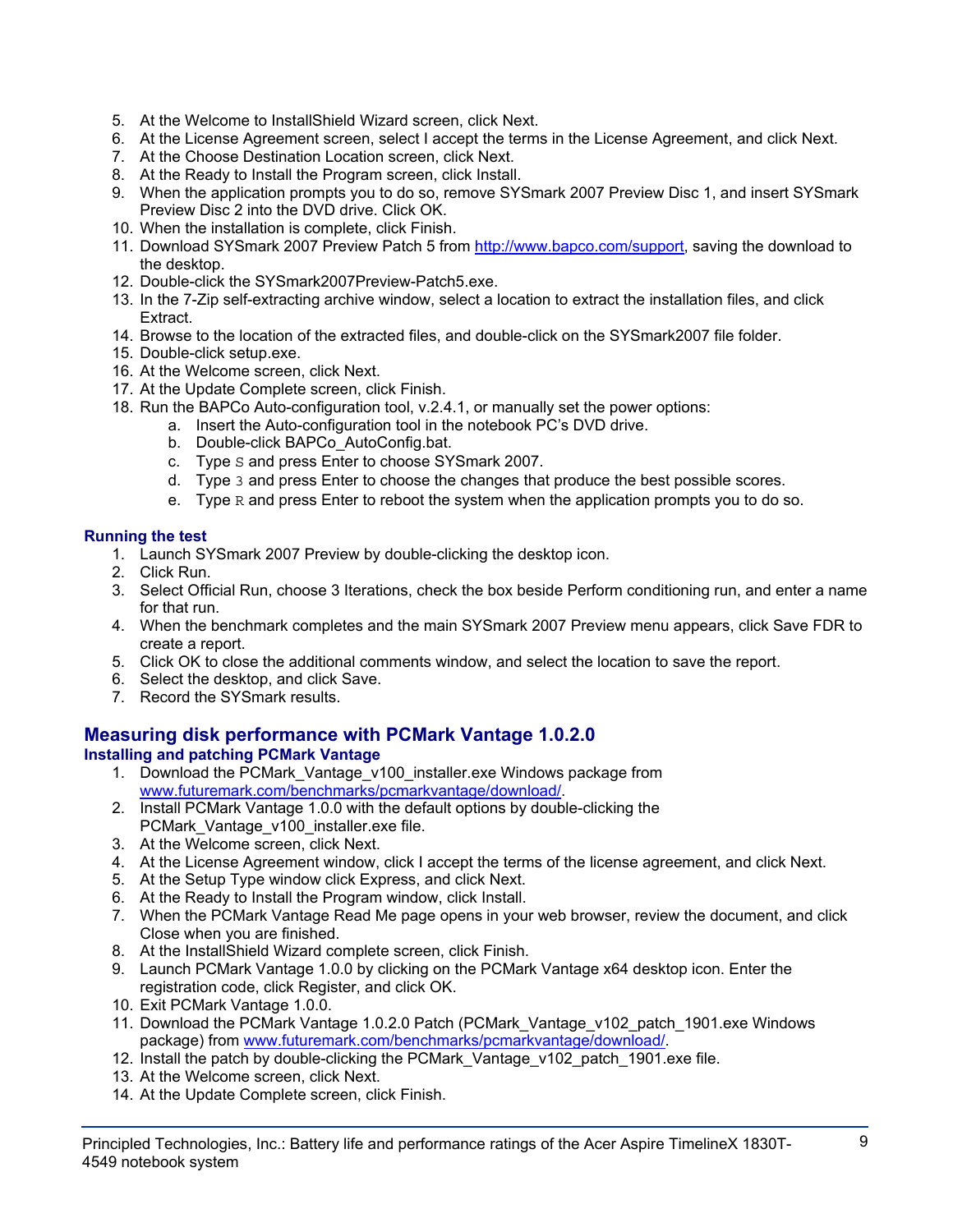## **Running PCMark Vantage 1.0.2.0**

- 1. Reboot the system, and wait 2 minutes.
- 2. Double-click the PCMark Vantage desktop icon to launch the benchmark.
- 3. Verify all test suites are selected, and that the HDD Suite target is set to C:.
- 4. Accept the default settings, and click Run Benchmark.
- 5. When the benchmark run completes, click Submit results.
- 6. Take a screenshot of the results, and record them as follows:
	- PCMark Suite
	- Memories Suite
	- TV and Movies Suite
	- Gaming Suite
	- Music Suite
	- Communication Suite
	- Productivity Suite
	- HDD Test Suite
- 7. Perform steps 1 through 6 two more times, and report the median of the three runs.

#### **Measuring graphics performance with 3DMark Vantage 1.0.2 Installing and patching 3DMark Vantage**

- 1. Download the 3DMark\_Vantage\_v100\_installer.exe Windows package from http://www.futuremark.com/benchmarks/3dmarkvantage/download/.
- 2. Install 3DMark Vantage 1.0.2 with the default options by double-clicking the 3DMark\_Vantage\_v102\_1901.exe file.
- 3. At the Welcome screen, click Next.
- 4. At the License Agreement screen, click I accept the terms of the license agreement, and click Next.
- 5. At the Setup Type screen, click Express, and click Next.
- 6. At the Ready to Install the Program screen, click Install.
- 7. When the 3DMark Vantage Read Me page appears in your Web browser, review the document, and click Close when you are finished.
- 8. At the Setup Complete screen, click Finish.
- 9. Launch 3DMark Vantage 1.0.2 by double-clicking on the 3DMark Vantage desktop icon. Enter the registration code, and click Register.
- 10. Exit 3DMark Vantage 1.0.2.

## **Running 3DMark Vantage 1.0.2**

For Performance-level results:

- 1. Reboot the system, and wait 2 minutes.
- 2. Double-click the 3DMark Vantage desktop icon to launch the benchmark.
- 3. To close the Important Information window, click Close.
- 4. In the 3DMark Vantage Main section, click the Preset pull-down menu arrow, and select Custom.
- 5. Click the Options tab, then set Texture Quality, Shadow Shader Quality, Shadow Resolution Quality, and Shader Quality to Performance by using the drop-down menus for each setting.
- 6. Disable all the Post Processing settings by clicking the checkboxes beside each name in the Post Processing column.
- 7. Click the Graphic Tests tab, and ensure that both tests are selected.
- 8. Click the CPU Tests tab, and deselect both tests by clicking the check mark by each title.
- 9. Click the Feature Tests tab, and deselect all six tests by clicking the check mark by each title.
- 10. Click Run Benchmark.
- 11. When the benchmark run completes, take a screenshot of the results, and record the score as the GPU Score.
- 12. Perform steps 1 through 10 two more times, and report the median of the three runs.

For Entry-level results:

- 1. Reboot the system, and wait 2 minutes.
- 2. Double-click the 3DMark Vantage desktop icon to launch the benchmark.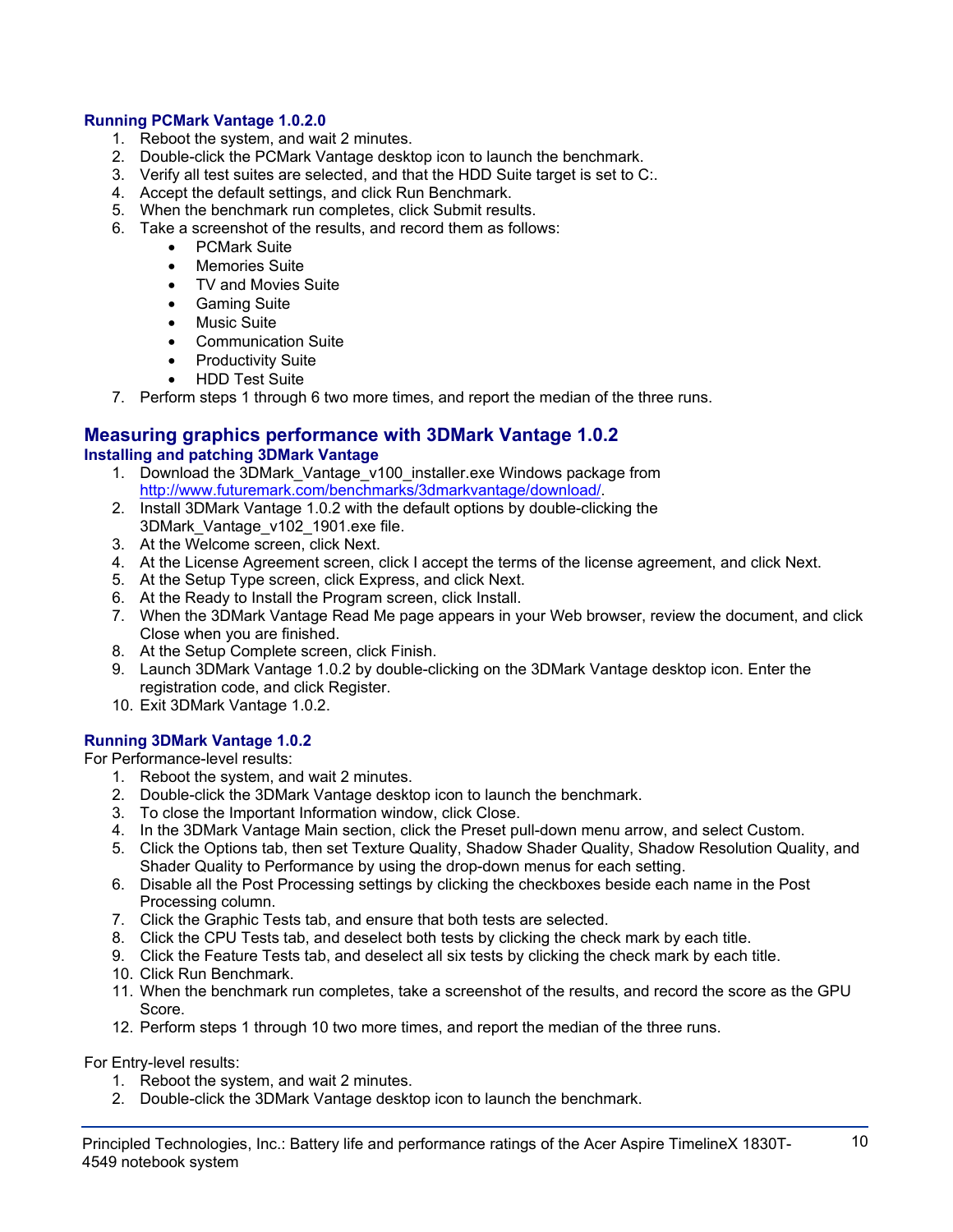- 3. In the 3DMark Vantage Main section, click the Preset drop-down menu arrow, and select Entry.
- 4. Click the Options tab, click the Graphic Tests tab, and ensure that both tests are selected.
- 5. Click the CPU Tests tab, and ensure that both tests are selected.
- 6. Click the Features Tests tab, and deselect all six tests by clicking the check mark by each title.
- 7. Click Run Benchmark.
- 8. When the benchmark run completes, click Submit results.
- 9. Take a screenshot of the results, and record them as follows:
	- 3DMark Score
	- **GPU Score**
	- CPU Score

10. Perform steps 1 through 9 two more times, and report the median of the three runs.

## **Measuring graphics performance with 3DMark06 1.2.0 Installing and patching 3DMark06**

- 1. Download the 3DMark06\_v120\_1901.exe package from http://www.futuremark.com/benchmarks/3dmarkvantage/download/.
- 2. Install 3DMark06 1.2.0 with the default options by double-clicking the 3DMark06 v120 1901.exe file.
- 3. At the Welcome screen, click Next.
- 4. At the License Agreement screen, click the I accept the terms of the license agreement radio button, and click Next.
- 5. At the Installation Destination screen, accept default destination by clicking Next.
- 6. At the begin installation screen, click Install.
- 7. When the Question pop-up appears, click Yes.
- 8. At the Installing Microsoft DirectX pop-up, click the I accept the agreement radio button, and click Next.
- 9. At the DirectX Setup screen, click Next.
- 10. At the Installation Complete screen, click Finish.
- 11. At the OpenAL Installer screen, click OK.
- 12. At the OpenAL Installer message pop-up, click OK.
- 13. At the FutureMark Registration screen, enter the registration code, and click Next.
- 14. At the InstallShield Wizard Complete screen, click Finish.
- 15. When the 3DMark06 Read Me page appears in your Web browser, review the document, and click Close when you are finished.

## **Running 3DMark06 1.2.0**

- 1. Reboot the system, and wait 2 minutes.
- 2. Double-click the 3DMark06 desktop icon to launch the benchmark.
- 3. Close the Tip of the Day pop-up.
- 4. Click Select… under Tests, and click Select all. Click OK.
- 5. Accept the default settings, and click Run 3DMark.
- 6. When the benchmark run completes, click To Excel, and save the results as an Excel file by clicking Save.
- 7. Record the results from the 3DMark Score window or the Excel file as follows:
	- 3D Mark Score
	- SM2.0 Score
	- HDR/SM3.0 Score
	- CPU Score
- 8. Perform steps 1 through 6 two more times, and report the median of the three runs.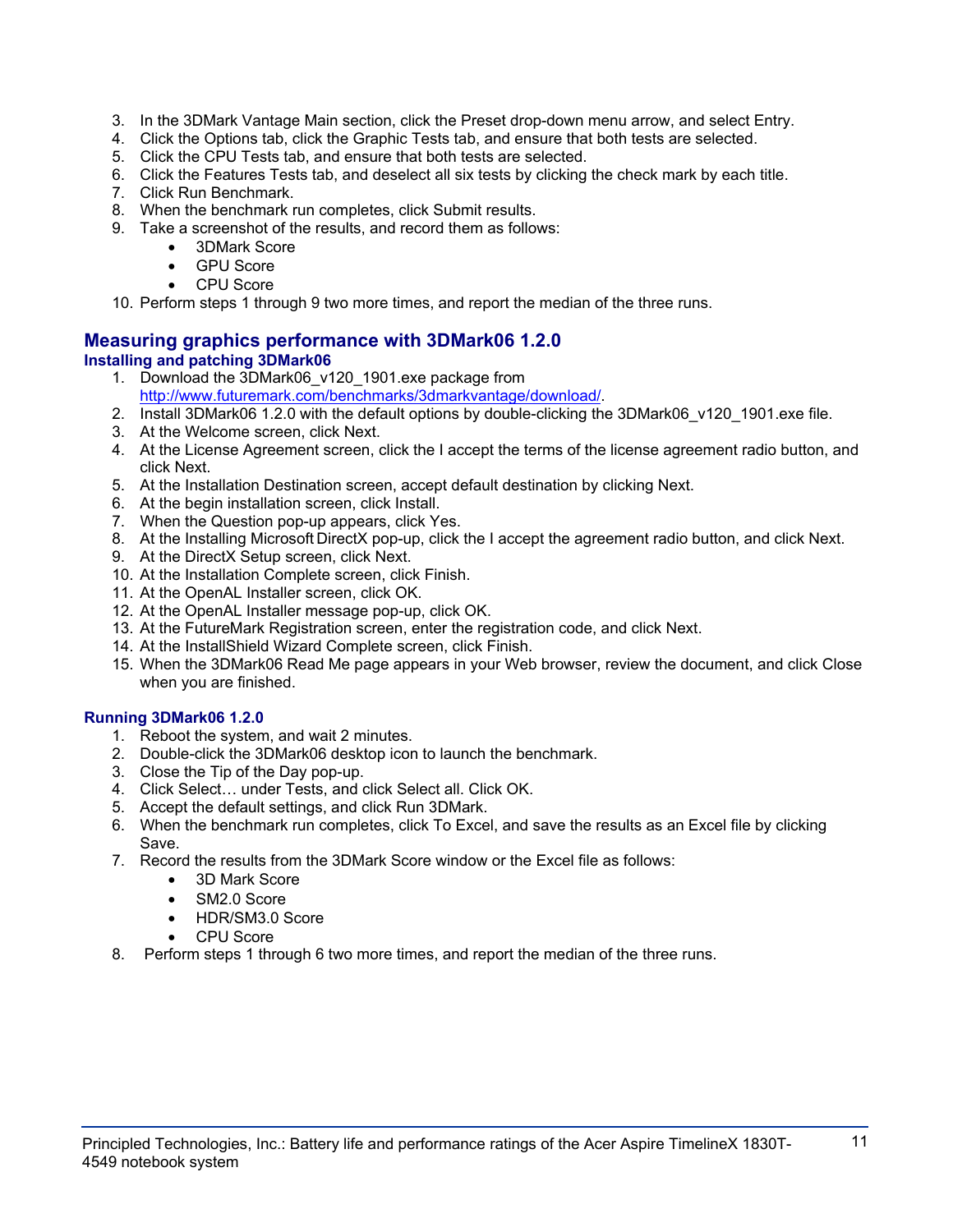# **Appendix A – Complete test results**

Figure 3 presents the complete MobileMark 2007 Productivity 2007 test results for the test system. We conducted one conditioning run followed by three official MobileMark 2007 Productivity 2007 runs.

| <b>Test</b>                                                                   | <b>Score</b> |
|-------------------------------------------------------------------------------|--------------|
| <b>MobileMark 2007 Productivity 2007</b>                                      |              |
| MobileMark 2007 - Productivity 2007 - Performance Qualification score - Run 1 | 167          |
| MobileMark 2007 - Productivity 2007 - Performance Qualification score - Run 2 | 166          |
| MobileMark 2007 - Productivity 2007 - Performance Qualification score - Run 3 | 167          |
| MobileMark 2007 - Productivity 2007 - Battery Life score (minutes) - Run 1    | 529          |
| MobileMark 2007 - Productivity 2007 - Battery Life score (minutes) - Run 2    | 529          |
| MobileMark 2007 - Productivity 2007 - Battery Life score (minutes) - Run 3    | 523          |
| SYSmark 2007 Preview v1.06                                                    |              |
| SYSmark 2007 Preview v1.06 Rating                                             | 107          |
| SYSmark 2007 Preview v1.06 - E-Learning                                       | 97           |
| SYSmark 2007 Preview v1.06 - VideoCreation                                    | 116          |
| SYSmark 2007 Preview v1.06 - Productivity                                     | 106          |
| SYSmark 2007 Preview v1.06 - 3D                                               | 111          |
| SYSmark 2007 Preview v1.06 - E-Learning Run 1                                 | 97           |
| SYSmark 2007 Preview v1.06 - VideoCreation Run 1                              | 114          |
| SYSmark 2007 Preview v1.06 - Productivity Run 1                               | 108          |
| SYSmark 2007 Preview v1.06 - 3D Run 1                                         | 110          |
| SYSmark 2007 Preview v1.06 - E-Learning Run 2                                 | 97           |
| SYSmark 2007 Preview v1.06 - VideoCreation Run 2                              | 118          |
| SYSmark 2007 Preview v1.06 - Productivity Run 2                               | 105          |
| SYSmark 2007 Preview v1.06 - 3D Run 2                                         | 111          |
| SYSmark 2007 Preview v1.06 - E-Learning Run 3                                 | 97           |
| SYSmark 2007 Preview v1.06 - VideoCreation Run 3                              | 116          |
| SYSmark 2007 Preview v1.06 - Productivity Run 3                               | 105          |
| SYSmark 2007 Preview v1.06 - 3D Run 3                                         | 111          |
| <b>Futuremark PCMark Vantage 1.0.2.0</b>                                      |              |
| PCMark Suite - Run 1                                                          | 4,651        |
| PCMark Suite - Run 2                                                          | 4,507        |
| PCMark Suite - Run 3                                                          | 4,645        |
| Memories Suite - Run 1                                                        | 2,192        |
| Memories Suite - Run 2                                                        | 2,215        |
| Memories Suite - Run 3                                                        | 2,220        |
| TV and Movies Suite - Run 1                                                   | 2,517        |
| TV and Movies Suite - Run 2                                                   | 2,535        |
| TV and Movies Suite - Run 3                                                   | 2,506        |
| Gaming Suite - Run 1                                                          | 2,309        |
| Gaming Suite - Run 2                                                          | 2,326        |
| Gaming Suite - Run 3                                                          | 2,315        |
| Music Suite - Run 1                                                           | 4,434        |
| Music Suite - Run 2                                                           | 4,375        |
| Music Suite - Run 3                                                           | 4,554        |
| Communication Suite - Run 1                                                   | 5,121        |
| Communication Suite - Run 2                                                   | 5,062        |
| Communication Suite - Run 3                                                   | 5,091        |
| Productivity Suite - Run 1                                                    | 4,125        |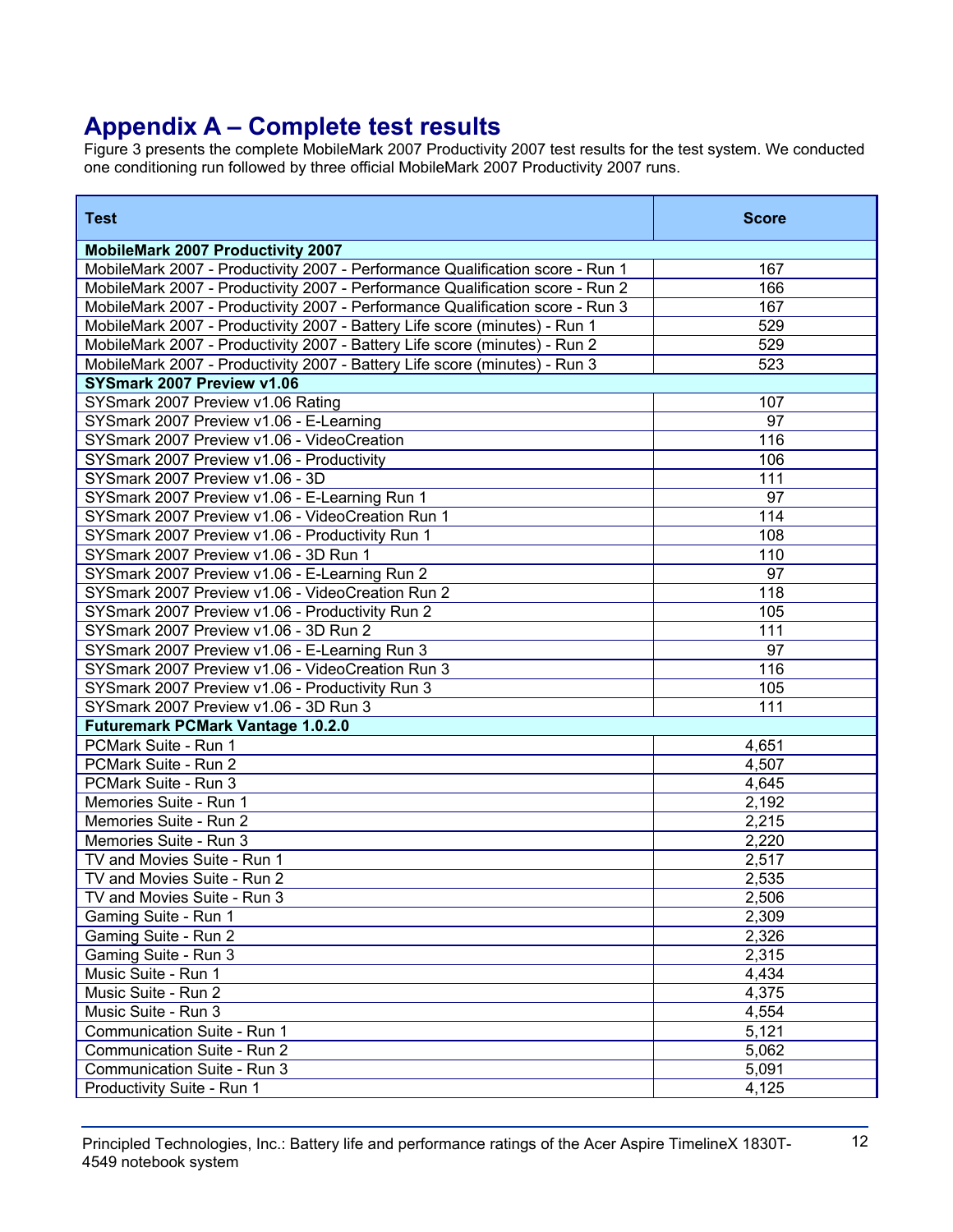| <b>Test</b>                                                                       | <b>Score</b>     |
|-----------------------------------------------------------------------------------|------------------|
| Productivity Suite - Run 2                                                        | 4,116            |
| Productivity Suite - Run 3                                                        | 4,054            |
| HDD Test Suite - Run 1                                                            | 3,531            |
| HDD Test Suite - Run 2                                                            | 3,580            |
| HDD Test Suite - Run 3                                                            | 3,558            |
| 3DMark06 1.2.0                                                                    |                  |
| 3D Mark Score - Run 1                                                             | 1,267            |
| SM2.0 Score - Run 1                                                               | 385              |
| HDR/SM3.0 Score - Run 1                                                           | 522              |
| CPU Score - Run 1                                                                 | 1,544            |
| 3D Mark Score - Run 2                                                             | 1,279            |
| SM2.0 Score - Run 2                                                               | 390              |
| HDR/SM3.0 Score - Run 2                                                           | 525              |
| CPU Score - Run 2                                                                 | 1,557            |
| 3D Mark Score - Run 3                                                             | 1,277            |
| SM2.0 Score - Run 3                                                               | 389              |
| HDR/SM3.0 Score - Run 3                                                           | $\overline{524}$ |
| CPU Score - Run 3                                                                 | 1,549            |
| 3DMark Vantage 1.0.2 Entry Level                                                  |                  |
| 3DMark Score - Run 1                                                              | 2,520            |
| GPU Score - Run 1                                                                 | 2,264            |
| CPU Score - Run 1                                                                 | 3,806            |
| 3D Mark Score - Run 2                                                             | 2,541            |
| GPU Score - Run 2                                                                 | 2,284            |
| CPU Score - Run 2                                                                 | 3,839            |
| 3D Mark Score - Run 3                                                             | 2,536            |
| GPU Score - Run 3                                                                 | 2,281            |
| CPU Score - Run 3                                                                 | 3,814            |
| 3DMark Vantage 1.0.2 Performance Level with Post Processing disabled <sup>1</sup> |                  |
| GPU Score - Run 1                                                                 | 125              |
| GPU Score - Run 2                                                                 | 121              |
| GPU Score - Run 3                                                                 | 120              |

**Figure 3: Complete benchmark scores for the Acer Aspire TimelineX 1830T-4549 notebook system we tested.** 

l

<sup>1</sup> Running this test on the 1830T-4549 produced the following error every time PT ran the test: Inaccurate Benchmark Results Detected.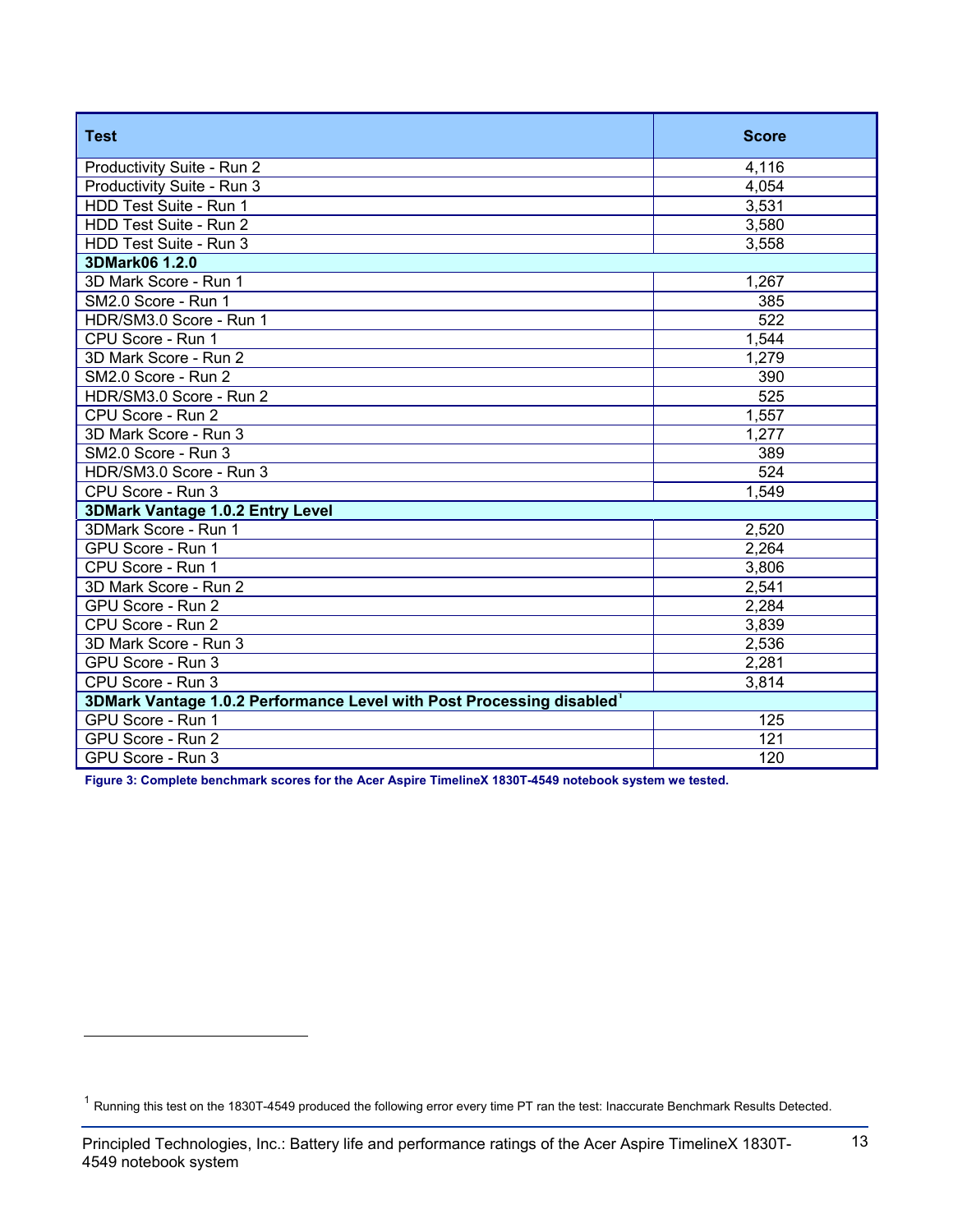# **Appendix B – Test system configuration information**

Figure 4 provides detailed configuration information about the test system.

| <b>System</b>                                                    | Acer Aspire TimelineX 1830T-4549           |
|------------------------------------------------------------------|--------------------------------------------|
| <b>General</b>                                                   |                                            |
| Processor and OS kernel: (physical, core, logical) /<br>(UP, MP) | 1P2C4L / MP                                |
| Number of physical processors                                    | 1                                          |
| Single/Dual Core processors                                      | Dual                                       |
| System power management policy                                   | <b>Balanced</b>                            |
| Processor power-saving option                                    | Enhanced Intel SpeedStep Technology        |
| System dimensions (length x width x height)                      | 11 1/4" $\times$ 8" $\times$ 1 1/8"        |
| System weight                                                    | 2 lb. 15 oz.                               |
| <b>CPU</b>                                                       |                                            |
| Vendor                                                           | Intel                                      |
| Name                                                             | Core i5                                    |
| Model number                                                     | 520UM                                      |
| Stepping                                                         | $\overline{C2}$                            |
| Socket type and number of pins                                   | Socket 1156 LGA                            |
| Core frequency (GHz)                                             | 1.066                                      |
| Front-side bus frequency                                         | 2.5 GT/s DMI                               |
| L1 Cache                                                         | 32 KB + 32 KB (per core)                   |
| L <sub>2</sub> Cache                                             | 512 KB (per core)                          |
| <b>Platform</b>                                                  |                                            |
| Vendor                                                           | Intel                                      |
| Motherboard model number                                         | Aspire 1830T-4549                          |
| Motherboard chipset                                              | Intel HM55                                 |
| Motherboard revision number                                      | 02                                         |
| System/motherboard serial number                                 | LXPTC020800121102D2000                     |
| BIOS name and version                                            | INSYDE V1.07 (04/13/2010)                  |
| <b>BIOS</b> settings                                             | Default                                    |
| <b>Memory module(s)</b>                                          |                                            |
| Vendor and model number                                          | Samsung M471B5673EH1-CF8                   |
| <b>Type</b>                                                      | PC3-8500                                   |
| Speed (MHz)                                                      | 1,066                                      |
| Speed running in the system (MHz)                                | 1,066                                      |
| Timing/Latency (tCL-tRCD-tRP-tRASmin)                            | $7 - 7 - 7 - 20$                           |
| Size (MB)                                                        | 4,096                                      |
| Number of memory module(s)                                       | 2 x 2,048 MB                               |
| Chip organization (Single-sided, Double-sided)                   | Double-sided                               |
| Channel (Single/Dual)                                            | Dual                                       |
| <b>Hard disk</b>                                                 |                                            |
| Vendor and model number                                          | Toshiba MK3265GSX                          |
| Size (GB)                                                        | 320                                        |
| Buffer size (MB)                                                 | 8                                          |
| <b>RPM</b>                                                       | 5,400                                      |
| <b>Type</b>                                                      | SATA 3.0 Gb/s                              |
| Controller                                                       | Intel 5 Series 4 Port SATA AHCI Controller |
| <b>Driver</b>                                                    | Intel 9.5.6.1001 (12/17/2009)              |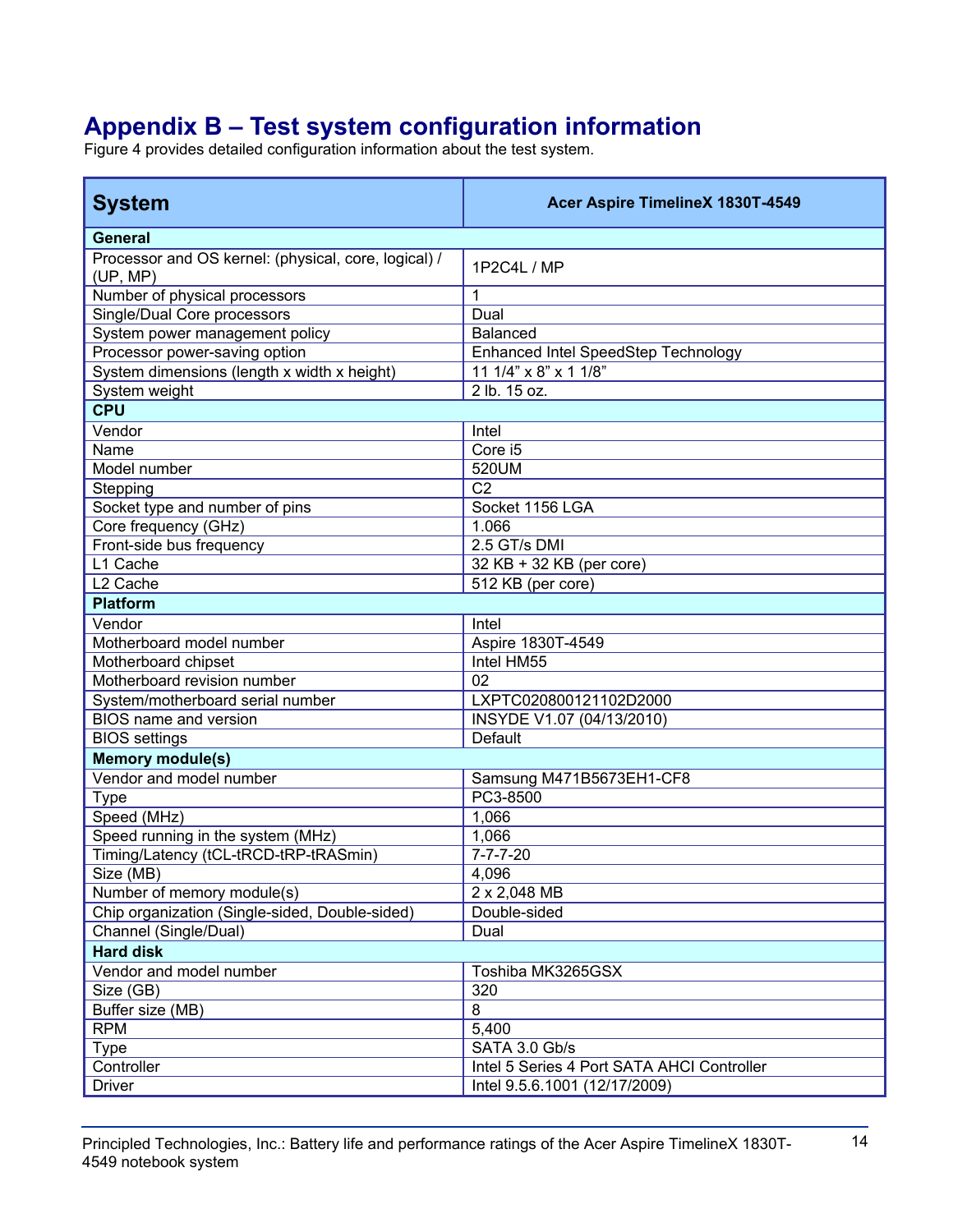| <b>Operating system</b><br>Name<br>Windows 7 Home Premium<br><b>Build number</b><br>7600<br>N/A<br>Service pack<br><b>NTFS</b><br>File system<br>ACPI x64-based PC<br>Kernel<br>English<br>Language<br>Microsoft DirectX version<br>DirectX 11<br><b>Graphics</b><br>Vendor and model number<br>Intel GMA HD (Core i5)<br>Integrated<br><b>Type</b><br>Intel GMA HD<br>Chipset<br><b>BIOS</b> version<br>1994.0<br>Total available graphics memory (MB)<br>1,754<br>Dedicated video memory (MB)<br>128<br>System video memory (MB)<br>$\mathbf 0$<br>Shared system memory (MB)<br>1,626<br>Resolution<br>1,366 x 768 x 32 bit<br><b>Driver</b><br>Intel 8.15.10.2057 (01/25/2010)<br>Sound card/subsystem<br>Vendor and model number<br><b>Realtek High Definition Audio</b><br><b>Driver</b><br>Realtek 6.0.1.6043 (02/08/2010)<br>Sound card/subsystem 2<br>Vendor and model number<br>Intel Display Audio<br>Intel 6.12.0.3041 (01/08/2010)<br><b>Driver</b><br><b>Ethernet</b><br>Vendor and model number<br>Atheros AR8151 PCI-E<br><b>Driver</b><br>Atheros 1.0.0.26 (02/22/2010)<br><b>Wireless</b><br>Vendor and model number<br>Atheros AR5B93<br>Atheros 9.0.0.173 (03/31/2010)<br><b>Driver</b><br><b>USB ports</b> |
|--------------------------------------------------------------------------------------------------------------------------------------------------------------------------------------------------------------------------------------------------------------------------------------------------------------------------------------------------------------------------------------------------------------------------------------------------------------------------------------------------------------------------------------------------------------------------------------------------------------------------------------------------------------------------------------------------------------------------------------------------------------------------------------------------------------------------------------------------------------------------------------------------------------------------------------------------------------------------------------------------------------------------------------------------------------------------------------------------------------------------------------------------------------------------------------------------------------------------------|
|                                                                                                                                                                                                                                                                                                                                                                                                                                                                                                                                                                                                                                                                                                                                                                                                                                                                                                                                                                                                                                                                                                                                                                                                                                |
|                                                                                                                                                                                                                                                                                                                                                                                                                                                                                                                                                                                                                                                                                                                                                                                                                                                                                                                                                                                                                                                                                                                                                                                                                                |
|                                                                                                                                                                                                                                                                                                                                                                                                                                                                                                                                                                                                                                                                                                                                                                                                                                                                                                                                                                                                                                                                                                                                                                                                                                |
|                                                                                                                                                                                                                                                                                                                                                                                                                                                                                                                                                                                                                                                                                                                                                                                                                                                                                                                                                                                                                                                                                                                                                                                                                                |
|                                                                                                                                                                                                                                                                                                                                                                                                                                                                                                                                                                                                                                                                                                                                                                                                                                                                                                                                                                                                                                                                                                                                                                                                                                |
|                                                                                                                                                                                                                                                                                                                                                                                                                                                                                                                                                                                                                                                                                                                                                                                                                                                                                                                                                                                                                                                                                                                                                                                                                                |
|                                                                                                                                                                                                                                                                                                                                                                                                                                                                                                                                                                                                                                                                                                                                                                                                                                                                                                                                                                                                                                                                                                                                                                                                                                |
|                                                                                                                                                                                                                                                                                                                                                                                                                                                                                                                                                                                                                                                                                                                                                                                                                                                                                                                                                                                                                                                                                                                                                                                                                                |
|                                                                                                                                                                                                                                                                                                                                                                                                                                                                                                                                                                                                                                                                                                                                                                                                                                                                                                                                                                                                                                                                                                                                                                                                                                |
|                                                                                                                                                                                                                                                                                                                                                                                                                                                                                                                                                                                                                                                                                                                                                                                                                                                                                                                                                                                                                                                                                                                                                                                                                                |
|                                                                                                                                                                                                                                                                                                                                                                                                                                                                                                                                                                                                                                                                                                                                                                                                                                                                                                                                                                                                                                                                                                                                                                                                                                |
|                                                                                                                                                                                                                                                                                                                                                                                                                                                                                                                                                                                                                                                                                                                                                                                                                                                                                                                                                                                                                                                                                                                                                                                                                                |
|                                                                                                                                                                                                                                                                                                                                                                                                                                                                                                                                                                                                                                                                                                                                                                                                                                                                                                                                                                                                                                                                                                                                                                                                                                |
|                                                                                                                                                                                                                                                                                                                                                                                                                                                                                                                                                                                                                                                                                                                                                                                                                                                                                                                                                                                                                                                                                                                                                                                                                                |
|                                                                                                                                                                                                                                                                                                                                                                                                                                                                                                                                                                                                                                                                                                                                                                                                                                                                                                                                                                                                                                                                                                                                                                                                                                |
|                                                                                                                                                                                                                                                                                                                                                                                                                                                                                                                                                                                                                                                                                                                                                                                                                                                                                                                                                                                                                                                                                                                                                                                                                                |
|                                                                                                                                                                                                                                                                                                                                                                                                                                                                                                                                                                                                                                                                                                                                                                                                                                                                                                                                                                                                                                                                                                                                                                                                                                |
|                                                                                                                                                                                                                                                                                                                                                                                                                                                                                                                                                                                                                                                                                                                                                                                                                                                                                                                                                                                                                                                                                                                                                                                                                                |
|                                                                                                                                                                                                                                                                                                                                                                                                                                                                                                                                                                                                                                                                                                                                                                                                                                                                                                                                                                                                                                                                                                                                                                                                                                |
|                                                                                                                                                                                                                                                                                                                                                                                                                                                                                                                                                                                                                                                                                                                                                                                                                                                                                                                                                                                                                                                                                                                                                                                                                                |
|                                                                                                                                                                                                                                                                                                                                                                                                                                                                                                                                                                                                                                                                                                                                                                                                                                                                                                                                                                                                                                                                                                                                                                                                                                |
|                                                                                                                                                                                                                                                                                                                                                                                                                                                                                                                                                                                                                                                                                                                                                                                                                                                                                                                                                                                                                                                                                                                                                                                                                                |
|                                                                                                                                                                                                                                                                                                                                                                                                                                                                                                                                                                                                                                                                                                                                                                                                                                                                                                                                                                                                                                                                                                                                                                                                                                |
|                                                                                                                                                                                                                                                                                                                                                                                                                                                                                                                                                                                                                                                                                                                                                                                                                                                                                                                                                                                                                                                                                                                                                                                                                                |
|                                                                                                                                                                                                                                                                                                                                                                                                                                                                                                                                                                                                                                                                                                                                                                                                                                                                                                                                                                                                                                                                                                                                                                                                                                |
|                                                                                                                                                                                                                                                                                                                                                                                                                                                                                                                                                                                                                                                                                                                                                                                                                                                                                                                                                                                                                                                                                                                                                                                                                                |
|                                                                                                                                                                                                                                                                                                                                                                                                                                                                                                                                                                                                                                                                                                                                                                                                                                                                                                                                                                                                                                                                                                                                                                                                                                |
|                                                                                                                                                                                                                                                                                                                                                                                                                                                                                                                                                                                                                                                                                                                                                                                                                                                                                                                                                                                                                                                                                                                                                                                                                                |
|                                                                                                                                                                                                                                                                                                                                                                                                                                                                                                                                                                                                                                                                                                                                                                                                                                                                                                                                                                                                                                                                                                                                                                                                                                |
|                                                                                                                                                                                                                                                                                                                                                                                                                                                                                                                                                                                                                                                                                                                                                                                                                                                                                                                                                                                                                                                                                                                                                                                                                                |
|                                                                                                                                                                                                                                                                                                                                                                                                                                                                                                                                                                                                                                                                                                                                                                                                                                                                                                                                                                                                                                                                                                                                                                                                                                |
|                                                                                                                                                                                                                                                                                                                                                                                                                                                                                                                                                                                                                                                                                                                                                                                                                                                                                                                                                                                                                                                                                                                                                                                                                                |
| Number<br>3                                                                                                                                                                                                                                                                                                                                                                                                                                                                                                                                                                                                                                                                                                                                                                                                                                                                                                                                                                                                                                                                                                                                                                                                                    |
| $\overline{2.0}$<br><u>Type</u>                                                                                                                                                                                                                                                                                                                                                                                                                                                                                                                                                                                                                                                                                                                                                                                                                                                                                                                                                                                                                                                                                                                                                                                                |
| HDMI, Multi-in-1 card reader (SD, MMC, MS, MS PRO,<br>Other<br>xD)                                                                                                                                                                                                                                                                                                                                                                                                                                                                                                                                                                                                                                                                                                                                                                                                                                                                                                                                                                                                                                                                                                                                                             |
| IEEE 1394 ports                                                                                                                                                                                                                                                                                                                                                                                                                                                                                                                                                                                                                                                                                                                                                                                                                                                                                                                                                                                                                                                                                                                                                                                                                |
| $\pmb{0}$<br>Number                                                                                                                                                                                                                                                                                                                                                                                                                                                                                                                                                                                                                                                                                                                                                                                                                                                                                                                                                                                                                                                                                                                                                                                                            |
| <b>Monitor</b>                                                                                                                                                                                                                                                                                                                                                                                                                                                                                                                                                                                                                                                                                                                                                                                                                                                                                                                                                                                                                                                                                                                                                                                                                 |
| LED<br>LCD type                                                                                                                                                                                                                                                                                                                                                                                                                                                                                                                                                                                                                                                                                                                                                                                                                                                                                                                                                                                                                                                                                                                                                                                                                |
| Screen size (inches)<br>11.6                                                                                                                                                                                                                                                                                                                                                                                                                                                                                                                                                                                                                                                                                                                                                                                                                                                                                                                                                                                                                                                                                                                                                                                                   |
| Refresh rate (Hz)<br>60                                                                                                                                                                                                                                                                                                                                                                                                                                                                                                                                                                                                                                                                                                                                                                                                                                                                                                                                                                                                                                                                                                                                                                                                        |
| <b>Battery</b>                                                                                                                                                                                                                                                                                                                                                                                                                                                                                                                                                                                                                                                                                                                                                                                                                                                                                                                                                                                                                                                                                                                                                                                                                 |
| <b>Type</b><br>AL10D56 Lithium-ion                                                                                                                                                                                                                                                                                                                                                                                                                                                                                                                                                                                                                                                                                                                                                                                                                                                                                                                                                                                                                                                                                                                                                                                             |
| Size (length x width x height)<br>8" x 1 7/8" x 3/4"                                                                                                                                                                                                                                                                                                                                                                                                                                                                                                                                                                                                                                                                                                                                                                                                                                                                                                                                                                                                                                                                                                                                                                           |
| Rated capacity<br>5800 mAh / 10.8V (63 Wh)                                                                                                                                                                                                                                                                                                                                                                                                                                                                                                                                                                                                                                                                                                                                                                                                                                                                                                                                                                                                                                                                                                                                                                                     |
| 10.6<br>Weight (oz.)                                                                                                                                                                                                                                                                                                                                                                                                                                                                                                                                                                                                                                                                                                                                                                                                                                                                                                                                                                                                                                                                                                                                                                                                           |

**Figure 4: Detailed configuration information for the test system.**